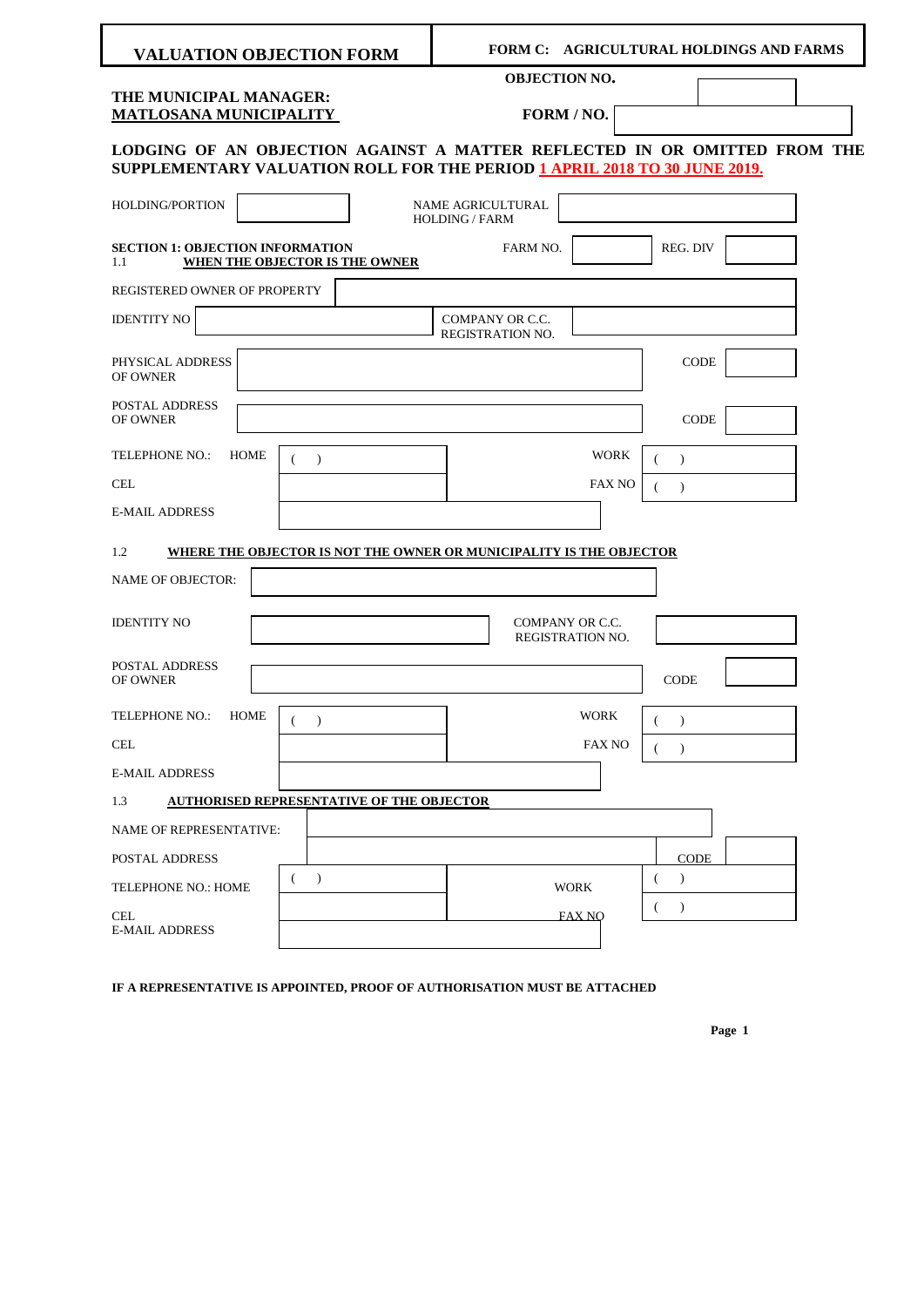## **SECTION 2: PROPERTY DETAILS**

| <b>EXTENT OF PROPERTY</b><br>m <sup>2</sup><br>MUNICIPAL ACCOUNT NO:<br>(if available)<br>(If applicable)<br><b>NAME OF BOND HOLDER</b><br>REGISTERED AMOUNT OF BOND<br><b>PROVIDE</b><br>FULL DETAILS OF<br>ALL SERVITUDES, ROAD PROCLAMATIONS OR OTHER ENDORSEMENTS<br><b>AGAINST THE PROPERTY (If applicable)</b><br>SERVITUDE NO.<br><b>AFFECTED AREA</b><br>IN FAVOUR OF<br>FOR WHAT PURPOSE<br>WAS COMPENSATION<br><b>YES</b><br>NO<br>PAID<br>IF YES: . DATE OF PAYMENT<br><b>AMOUNT</b><br>R.<br><b>SECTION 3: DESCRIPTION OF BUILDINGS</b><br>3.1<br>MAIN DWELLING ON FARM/HOLDING<br>(INDICATE NUMBER OR STATE YES/NO IN APPROPRIATE BOX)<br>NO. OF BEDROOMS<br>NO. OF BATHROOMS<br><b>KITCHEN</b><br><b>LOUNGE</b><br><b>STUDY</b><br><b>DINING ROOM</b><br>LOUNGE WITH DINING<br><b>PLAYROOM</b><br><b>ROOM</b><br><b>SEPARATE</b><br><b>LAUNDRY</b><br><b>TOILET</b><br>TELEVISION ROOM<br><b>OTHER</b><br><b>SIZE OF MAIN</b><br><b>DWELLING</b><br>m <sup>2</sup><br>3.2<br><b>OTHER BUILDINGS - ATTACH AS ANNEXURE A</b><br><b>BUILDING NO</b><br><b>DESCRIPTION</b><br>$SLZE$ m <sup>2</sup><br><b>CONDITION</b><br>IS THE BUILDING FUNCTIONAL<br>IS ANY PORTION OF THE PROPERTY USED FOR ANY PURPOSE OTHER THAN AGRICULTURAL?<br>3.3<br>(e.g. Business, mining, eco-tourism, trading in or hunting of game)<br><b>YES</b><br>NO<br>TICK $\boxtimes$<br>IF YES: DESCRIBE THE USE(S)<br>IF NECESSARY PROVIDE ANNEXURE B<br>3.4 LAND USE ANALYSIS:<br>NON AGRICULTURAL<br><b>CONDITION OF FENCES</b><br>(REFER TO 3.3)<br>GOOD<br>AVERAGE<br><b>POOR</b><br>ha<br><b>GRAZING</b><br>ha<br>UNDER IRRIGATION<br>ha<br>DRY LAND<br>ha<br>PERMANENT CROPS<br>ha<br>OTHER- GAME FENCED<br>ha<br>NUMBER OF BOREHOLES<br><b>OTHER</b><br>ha<br><b>OUTPUT: LITRES / HOUR</b><br><b>OTHER</b><br>ha<br><b>TOTAL</b><br>ha<br><b>DAMS</b> | PHYSICAL ADDRESS<br>(IF AVAILABLE) |  |  |  |  |  |                 |  |  |  | CODE |  |  |  |  |
|------------------------------------------------------------------------------------------------------------------------------------------------------------------------------------------------------------------------------------------------------------------------------------------------------------------------------------------------------------------------------------------------------------------------------------------------------------------------------------------------------------------------------------------------------------------------------------------------------------------------------------------------------------------------------------------------------------------------------------------------------------------------------------------------------------------------------------------------------------------------------------------------------------------------------------------------------------------------------------------------------------------------------------------------------------------------------------------------------------------------------------------------------------------------------------------------------------------------------------------------------------------------------------------------------------------------------------------------------------------------------------------------------------------------------------------------------------------------------------------------------------------------------------------------------------------------------------------------------------------------------------------------------------------------------------------------------------------------------------------------------------------------------------------------------------------------------------------------|------------------------------------|--|--|--|--|--|-----------------|--|--|--|------|--|--|--|--|
|                                                                                                                                                                                                                                                                                                                                                                                                                                                                                                                                                                                                                                                                                                                                                                                                                                                                                                                                                                                                                                                                                                                                                                                                                                                                                                                                                                                                                                                                                                                                                                                                                                                                                                                                                                                                                                                |                                    |  |  |  |  |  |                 |  |  |  |      |  |  |  |  |
|                                                                                                                                                                                                                                                                                                                                                                                                                                                                                                                                                                                                                                                                                                                                                                                                                                                                                                                                                                                                                                                                                                                                                                                                                                                                                                                                                                                                                                                                                                                                                                                                                                                                                                                                                                                                                                                |                                    |  |  |  |  |  |                 |  |  |  |      |  |  |  |  |
|                                                                                                                                                                                                                                                                                                                                                                                                                                                                                                                                                                                                                                                                                                                                                                                                                                                                                                                                                                                                                                                                                                                                                                                                                                                                                                                                                                                                                                                                                                                                                                                                                                                                                                                                                                                                                                                |                                    |  |  |  |  |  |                 |  |  |  |      |  |  |  |  |
|                                                                                                                                                                                                                                                                                                                                                                                                                                                                                                                                                                                                                                                                                                                                                                                                                                                                                                                                                                                                                                                                                                                                                                                                                                                                                                                                                                                                                                                                                                                                                                                                                                                                                                                                                                                                                                                |                                    |  |  |  |  |  |                 |  |  |  |      |  |  |  |  |
|                                                                                                                                                                                                                                                                                                                                                                                                                                                                                                                                                                                                                                                                                                                                                                                                                                                                                                                                                                                                                                                                                                                                                                                                                                                                                                                                                                                                                                                                                                                                                                                                                                                                                                                                                                                                                                                |                                    |  |  |  |  |  |                 |  |  |  |      |  |  |  |  |
|                                                                                                                                                                                                                                                                                                                                                                                                                                                                                                                                                                                                                                                                                                                                                                                                                                                                                                                                                                                                                                                                                                                                                                                                                                                                                                                                                                                                                                                                                                                                                                                                                                                                                                                                                                                                                                                |                                    |  |  |  |  |  |                 |  |  |  |      |  |  |  |  |
|                                                                                                                                                                                                                                                                                                                                                                                                                                                                                                                                                                                                                                                                                                                                                                                                                                                                                                                                                                                                                                                                                                                                                                                                                                                                                                                                                                                                                                                                                                                                                                                                                                                                                                                                                                                                                                                |                                    |  |  |  |  |  |                 |  |  |  |      |  |  |  |  |
|                                                                                                                                                                                                                                                                                                                                                                                                                                                                                                                                                                                                                                                                                                                                                                                                                                                                                                                                                                                                                                                                                                                                                                                                                                                                                                                                                                                                                                                                                                                                                                                                                                                                                                                                                                                                                                                |                                    |  |  |  |  |  |                 |  |  |  |      |  |  |  |  |
|                                                                                                                                                                                                                                                                                                                                                                                                                                                                                                                                                                                                                                                                                                                                                                                                                                                                                                                                                                                                                                                                                                                                                                                                                                                                                                                                                                                                                                                                                                                                                                                                                                                                                                                                                                                                                                                |                                    |  |  |  |  |  |                 |  |  |  |      |  |  |  |  |
|                                                                                                                                                                                                                                                                                                                                                                                                                                                                                                                                                                                                                                                                                                                                                                                                                                                                                                                                                                                                                                                                                                                                                                                                                                                                                                                                                                                                                                                                                                                                                                                                                                                                                                                                                                                                                                                |                                    |  |  |  |  |  |                 |  |  |  |      |  |  |  |  |
|                                                                                                                                                                                                                                                                                                                                                                                                                                                                                                                                                                                                                                                                                                                                                                                                                                                                                                                                                                                                                                                                                                                                                                                                                                                                                                                                                                                                                                                                                                                                                                                                                                                                                                                                                                                                                                                |                                    |  |  |  |  |  |                 |  |  |  |      |  |  |  |  |
|                                                                                                                                                                                                                                                                                                                                                                                                                                                                                                                                                                                                                                                                                                                                                                                                                                                                                                                                                                                                                                                                                                                                                                                                                                                                                                                                                                                                                                                                                                                                                                                                                                                                                                                                                                                                                                                |                                    |  |  |  |  |  |                 |  |  |  |      |  |  |  |  |
|                                                                                                                                                                                                                                                                                                                                                                                                                                                                                                                                                                                                                                                                                                                                                                                                                                                                                                                                                                                                                                                                                                                                                                                                                                                                                                                                                                                                                                                                                                                                                                                                                                                                                                                                                                                                                                                |                                    |  |  |  |  |  |                 |  |  |  |      |  |  |  |  |
|                                                                                                                                                                                                                                                                                                                                                                                                                                                                                                                                                                                                                                                                                                                                                                                                                                                                                                                                                                                                                                                                                                                                                                                                                                                                                                                                                                                                                                                                                                                                                                                                                                                                                                                                                                                                                                                |                                    |  |  |  |  |  |                 |  |  |  |      |  |  |  |  |
|                                                                                                                                                                                                                                                                                                                                                                                                                                                                                                                                                                                                                                                                                                                                                                                                                                                                                                                                                                                                                                                                                                                                                                                                                                                                                                                                                                                                                                                                                                                                                                                                                                                                                                                                                                                                                                                |                                    |  |  |  |  |  |                 |  |  |  |      |  |  |  |  |
|                                                                                                                                                                                                                                                                                                                                                                                                                                                                                                                                                                                                                                                                                                                                                                                                                                                                                                                                                                                                                                                                                                                                                                                                                                                                                                                                                                                                                                                                                                                                                                                                                                                                                                                                                                                                                                                |                                    |  |  |  |  |  |                 |  |  |  |      |  |  |  |  |
|                                                                                                                                                                                                                                                                                                                                                                                                                                                                                                                                                                                                                                                                                                                                                                                                                                                                                                                                                                                                                                                                                                                                                                                                                                                                                                                                                                                                                                                                                                                                                                                                                                                                                                                                                                                                                                                |                                    |  |  |  |  |  |                 |  |  |  |      |  |  |  |  |
|                                                                                                                                                                                                                                                                                                                                                                                                                                                                                                                                                                                                                                                                                                                                                                                                                                                                                                                                                                                                                                                                                                                                                                                                                                                                                                                                                                                                                                                                                                                                                                                                                                                                                                                                                                                                                                                |                                    |  |  |  |  |  |                 |  |  |  |      |  |  |  |  |
|                                                                                                                                                                                                                                                                                                                                                                                                                                                                                                                                                                                                                                                                                                                                                                                                                                                                                                                                                                                                                                                                                                                                                                                                                                                                                                                                                                                                                                                                                                                                                                                                                                                                                                                                                                                                                                                |                                    |  |  |  |  |  |                 |  |  |  |      |  |  |  |  |
|                                                                                                                                                                                                                                                                                                                                                                                                                                                                                                                                                                                                                                                                                                                                                                                                                                                                                                                                                                                                                                                                                                                                                                                                                                                                                                                                                                                                                                                                                                                                                                                                                                                                                                                                                                                                                                                |                                    |  |  |  |  |  |                 |  |  |  |      |  |  |  |  |
|                                                                                                                                                                                                                                                                                                                                                                                                                                                                                                                                                                                                                                                                                                                                                                                                                                                                                                                                                                                                                                                                                                                                                                                                                                                                                                                                                                                                                                                                                                                                                                                                                                                                                                                                                                                                                                                |                                    |  |  |  |  |  |                 |  |  |  |      |  |  |  |  |
|                                                                                                                                                                                                                                                                                                                                                                                                                                                                                                                                                                                                                                                                                                                                                                                                                                                                                                                                                                                                                                                                                                                                                                                                                                                                                                                                                                                                                                                                                                                                                                                                                                                                                                                                                                                                                                                |                                    |  |  |  |  |  |                 |  |  |  |      |  |  |  |  |
|                                                                                                                                                                                                                                                                                                                                                                                                                                                                                                                                                                                                                                                                                                                                                                                                                                                                                                                                                                                                                                                                                                                                                                                                                                                                                                                                                                                                                                                                                                                                                                                                                                                                                                                                                                                                                                                |                                    |  |  |  |  |  |                 |  |  |  |      |  |  |  |  |
|                                                                                                                                                                                                                                                                                                                                                                                                                                                                                                                                                                                                                                                                                                                                                                                                                                                                                                                                                                                                                                                                                                                                                                                                                                                                                                                                                                                                                                                                                                                                                                                                                                                                                                                                                                                                                                                |                                    |  |  |  |  |  |                 |  |  |  |      |  |  |  |  |
|                                                                                                                                                                                                                                                                                                                                                                                                                                                                                                                                                                                                                                                                                                                                                                                                                                                                                                                                                                                                                                                                                                                                                                                                                                                                                                                                                                                                                                                                                                                                                                                                                                                                                                                                                                                                                                                |                                    |  |  |  |  |  |                 |  |  |  |      |  |  |  |  |
|                                                                                                                                                                                                                                                                                                                                                                                                                                                                                                                                                                                                                                                                                                                                                                                                                                                                                                                                                                                                                                                                                                                                                                                                                                                                                                                                                                                                                                                                                                                                                                                                                                                                                                                                                                                                                                                |                                    |  |  |  |  |  |                 |  |  |  |      |  |  |  |  |
|                                                                                                                                                                                                                                                                                                                                                                                                                                                                                                                                                                                                                                                                                                                                                                                                                                                                                                                                                                                                                                                                                                                                                                                                                                                                                                                                                                                                                                                                                                                                                                                                                                                                                                                                                                                                                                                |                                    |  |  |  |  |  |                 |  |  |  |      |  |  |  |  |
|                                                                                                                                                                                                                                                                                                                                                                                                                                                                                                                                                                                                                                                                                                                                                                                                                                                                                                                                                                                                                                                                                                                                                                                                                                                                                                                                                                                                                                                                                                                                                                                                                                                                                                                                                                                                                                                |                                    |  |  |  |  |  |                 |  |  |  |      |  |  |  |  |
|                                                                                                                                                                                                                                                                                                                                                                                                                                                                                                                                                                                                                                                                                                                                                                                                                                                                                                                                                                                                                                                                                                                                                                                                                                                                                                                                                                                                                                                                                                                                                                                                                                                                                                                                                                                                                                                |                                    |  |  |  |  |  |                 |  |  |  |      |  |  |  |  |
|                                                                                                                                                                                                                                                                                                                                                                                                                                                                                                                                                                                                                                                                                                                                                                                                                                                                                                                                                                                                                                                                                                                                                                                                                                                                                                                                                                                                                                                                                                                                                                                                                                                                                                                                                                                                                                                |                                    |  |  |  |  |  | <b>CAPACITY</b> |  |  |  |      |  |  |  |  |

IS THIS PROPERTY EXPOSED TO A RIVER<br>YES NO **YES**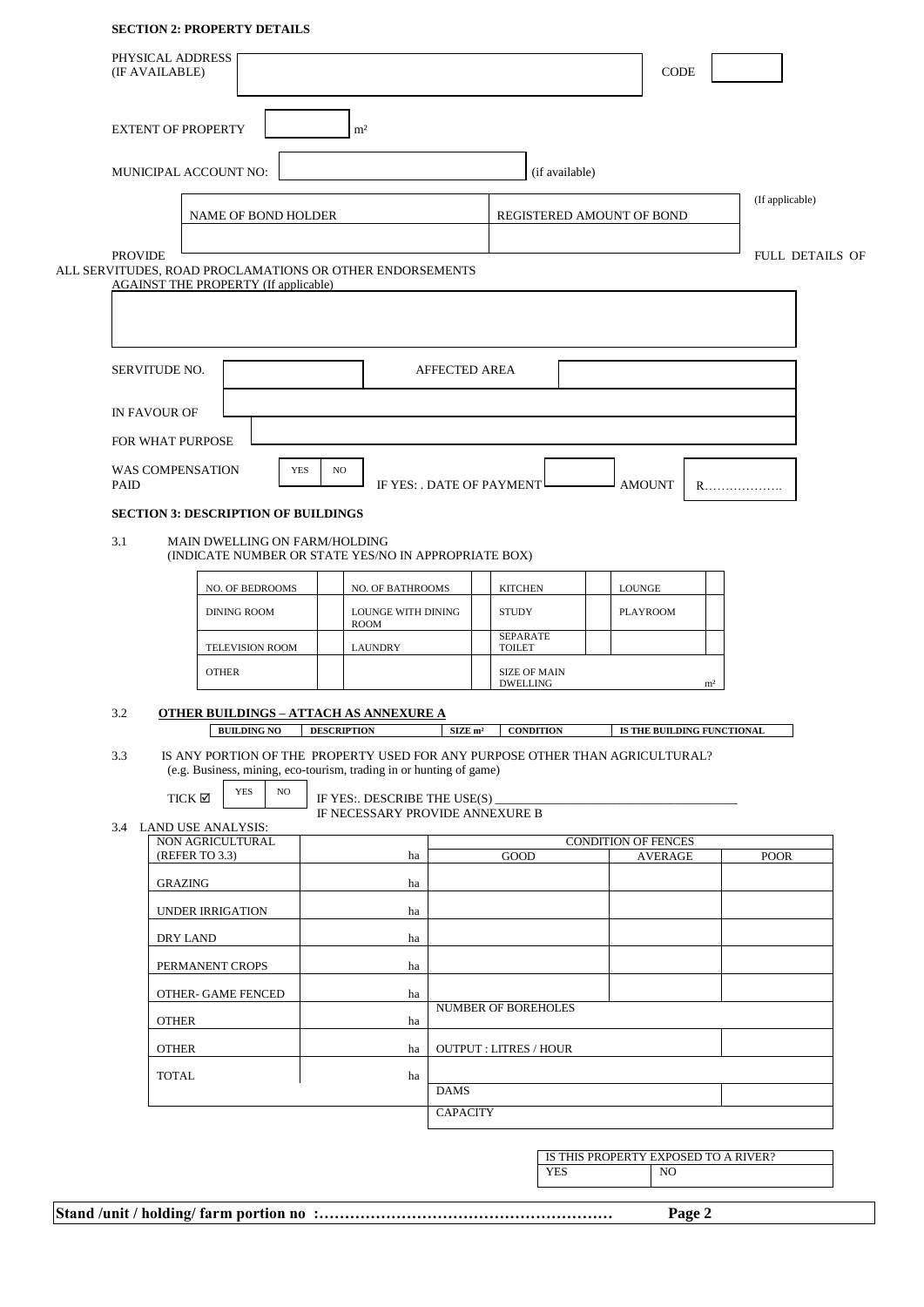|  | 3.5 OTHER:<br>IS YOUR PROPERTY AFFECTED BY A LAND CLAIM?                                           |             |                      |        |            |                                               | TICK ⊠       |                       | <b>YES</b> | NO.                |                      |                                      |            |
|--|----------------------------------------------------------------------------------------------------|-------------|----------------------|--------|------------|-----------------------------------------------|--------------|-----------------------|------------|--------------------|----------------------|--------------------------------------|------------|
|  | IF YES: - DATE OF CLAIM                                                                            |             |                      |        |            | <b>GAZETTE NO.</b>                            |              |                       |            |                    |                      |                                      |            |
|  | DO YOU HAVE WATER RIGHTS?                                                                          |             |                      | TICK ⊠ | <b>YES</b> | NO                                            |              |                       |            | IF YES: - DETAILS: |                      |                                      |            |
|  |                                                                                                    |             |                      |        |            |                                               |              |                       |            |                    |                      |                                      |            |
|  | HAVE YOU APPLIED FOR A REZONING OR CONSENT USE?<br>CONSENT USE e.g. as guest house, business, etc. |             |                      |        |            | IF YES: - DETAILS                             |              | <b>YES</b>            | NO         |                    |                      |                                      |            |
|  | HAS YOUR AGRICULTURAL HOLDINGS PROPERTY BEEN EXCISED?<br>IF YES, - NEW FARM DESCRIPTION            |             |                      |        |            |                                               |              |                       |            | TICK ⊠             | <b>YES</b>           | NO                                   |            |
|  | HAS THE TOWNSHIP BEEN APPLIED FOR OR PROCLAIMED?                                                   |             |                      |        |            |                                               |              |                       |            | TICK ⊠             |                      | YES<br>NO                            |            |
|  | IF YES, - FULL DETAILS                                                                             |             |                      |        |            |                                               |              |                       |            |                    |                      |                                      |            |
|  | TENANT AND RENT INFORMATION - ANNEXURE C<br><b>NAME OF TENANT</b>                                  | <b>SIZE</b> | RENTAL (EXCL<br>VAT) |        |            | <b>ESCALATION</b>                             | <b>OTHER</b> | <b>CONTRIBUTIONS</b>  |            |                    | TERM OF LEASE        | <b>START DATE</b>                    | <b>USE</b> |
|  |                                                                                                    |             |                      |        |            |                                               |              |                       |            |                    |                      |                                      |            |
|  |                                                                                                    |             |                      |        |            |                                               |              |                       |            |                    |                      |                                      |            |
|  |                                                                                                    |             |                      |        |            |                                               |              |                       |            |                    | R                    |                                      |            |
|  | OFFER RECEIVED                                                                                     | R           |                      |        |            |                                               |              | <b>OFFER RECEIVED</b> |            |                    | R                    |                                      |            |
|  | <b>NAME OF AGENT:</b>                                                                              |             |                      |        |            |                                               | TEL NO:      |                       |            |                    |                      |                                      |            |
|  | SALE TRANSACTIONS USED BY THE OBJECTOR IN DETERMINING THE MARKET VALUE OF THE PROPERTY OBJECTED TO |             |                      |        |            |                                               |              |                       |            |                    |                      |                                      |            |
|  | (IF INSUFFICENT SPACE PROVIDE ANNEXURE D)<br>HOLDING/PORTION NO                                    |             |                      |        |            | AGRICULTURAL HOLDING/ FARM                    |              | DATE OF SALE          |            |                    | <b>SELLING PRICE</b> |                                      |            |
|  |                                                                                                    |             |                      |        |            |                                               |              |                       |            |                    |                      |                                      |            |
|  |                                                                                                    |             |                      |        |            |                                               |              |                       |            |                    |                      |                                      |            |
|  |                                                                                                    |             |                      |        |            |                                               |              |                       |            |                    |                      |                                      |            |
|  |                                                                                                    |             |                      |        |            |                                               |              |                       |            |                    |                      |                                      |            |
|  | <b>SECTION 5: OBJECTION DETAILS</b>                                                                |             |                      |        |            |                                               |              |                       |            |                    |                      |                                      |            |
|  |                                                                                                    |             |                      |        |            | PARTICULARS AS REFLECTED<br>IN VALUATION ROLL |              |                       |            |                    |                      | <b>CHANGES REQUESTED BY OBJECTOR</b> |            |
|  | DESCRIPTION OF THE PROPERTY                                                                        |             |                      |        |            |                                               |              |                       |            |                    |                      |                                      |            |
|  | <b>RATING CATEGORY</b>                                                                             |             |                      |        |            |                                               |              |                       |            |                    |                      |                                      |            |
|  | PHYSICAL ADDRESS                                                                                   |             |                      |        |            |                                               |              |                       |            |                    |                      |                                      |            |
|  | <b>EXTENT</b>                                                                                      |             |                      |        |            |                                               |              |                       |            |                    |                      |                                      |            |
|  | MARKET VALUE AS ON 1/7/2013                                                                        |             |                      |        |            |                                               |              |                       |            |                    |                      |                                      |            |

…………………………………………………………………………………………………………………………………………….

………………………………………………………………………………………………………………………………………………

**Stand /unit / holding/ farm portion no :………………………………………………… Page 3**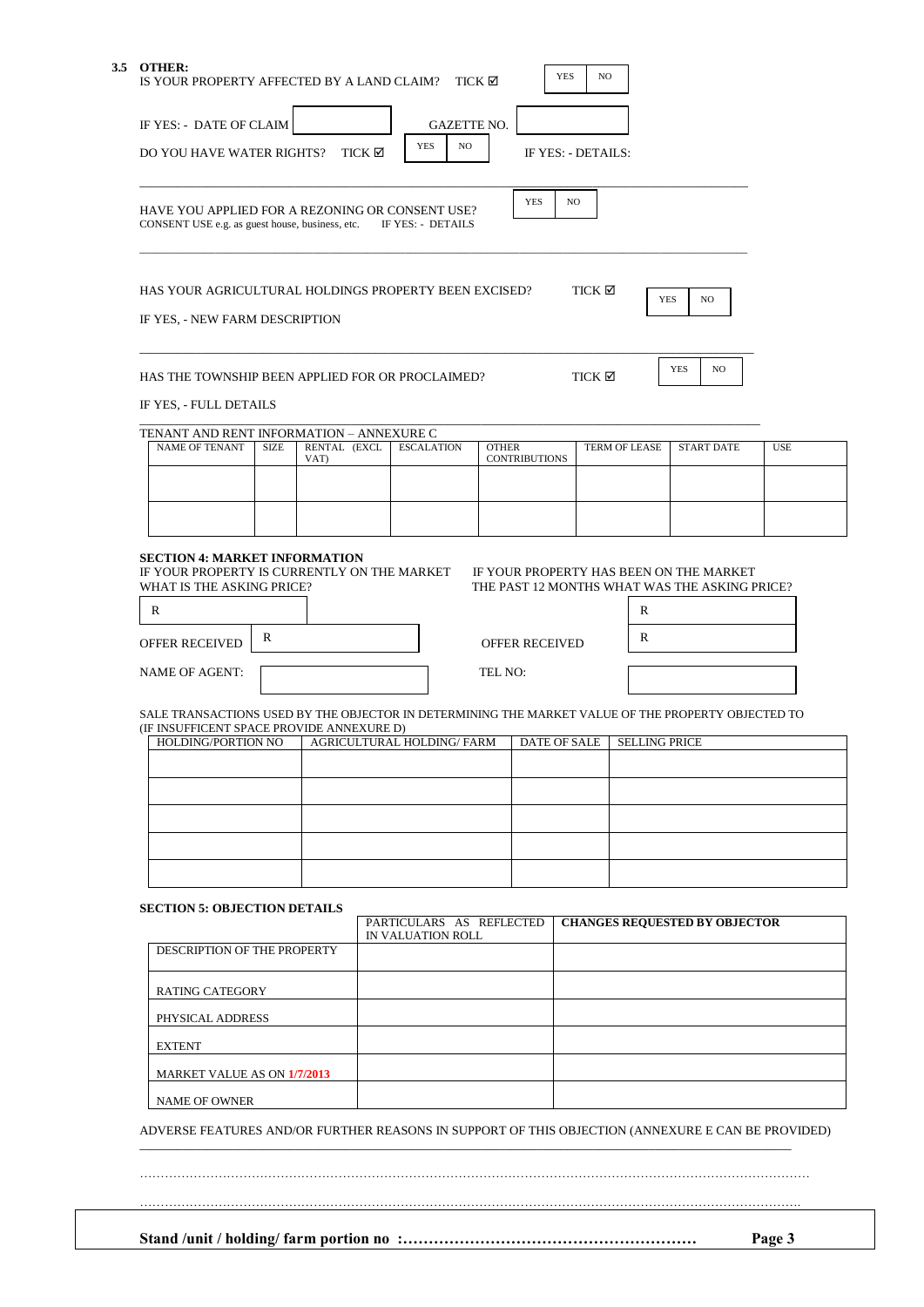ATTENTION IS HEREBY DRAWN TO SECTION 42(2) OF THE ACT WHICH STATES THAT WHERE ANY DOCUMENT, INFORMATION OR PARTICULARS WERE NOT PROVIDED WHEN REQUIRED IN TERMS OF SUBSECTION 42 (1) OF THE ACT AND THE OWNER CONCERNED RELIES ON SUCH DOCUMENT, INFORMATION OR PARTICULARS IN AN APPEAL TO AN APPEAL BOARD, THE APPEAL BOARD MAY MAKE AN ORDER AS TO COSTS IN TERMS OF SECTION 70 OF THE ACT IF THE APPEAL BOARD IS OF THE VIEW THAT THE FAILURE TO SO HAVE PROVIDED ANY SUCH DOCUMENTS, INFORMATION OR PARTICULARS HAS PLACED AN UNNECESSARY BURDEN ON THE FUNCTION OF THE MUNICIPAL VALUER OR THE APPEAL BOARD.

I/WE \_\_\_\_\_\_\_\_\_\_\_\_\_\_\_\_\_\_\_\_\_\_\_\_\_\_\_\_\_\_\_\_\_\_\_\_\_\_\_\_\_\_\_\_\_\_\_\_\_ HEREBY DECLARE THAT THE ABOVE INFORMATION AND

ATTACHED PARTICULARS SUPPLIED ARE TRUE AND CORRECT.

|                                                                  | <b>YEAR</b>                 | <b>MONTH</b>                                   | <b>DAY</b> |                  |             |  |
|------------------------------------------------------------------|-----------------------------|------------------------------------------------|------------|------------------|-------------|--|
| DATE:                                                            |                             |                                                |            |                  |             |  |
|                                                                  |                             |                                                |            |                  |             |  |
|                                                                  |                             |                                                |            |                  |             |  |
| <b>OFFICIAL USE</b>                                              |                             |                                                |            |                  |             |  |
|                                                                  |                             | <b>SECTION 7: DECISION OF MUNICIPAL VALUER</b> |            |                  |             |  |
|                                                                  | DISCRIPTION OF THE PROPERTY |                                                |            |                  |             |  |
| <b>CATEGORY</b>                                                  |                             |                                                |            |                  |             |  |
| PHYSICAL ADDRESS                                                 |                             |                                                |            |                  |             |  |
| <b>EXTENT</b>                                                    |                             |                                                |            |                  |             |  |
|                                                                  | MARKET VALUE AS ON 1/7/2013 |                                                |            |                  |             |  |
| <b>NAME OF OWNER</b>                                             |                             |                                                |            |                  |             |  |
| REASON OF THE MUNICIPAL VALUER                                   |                             |                                                |            |                  |             |  |
| ASSISTANT MUNICIPAL VALUER<br>Delete whichever is not applicable |                             |                                                |            |                  |             |  |
|                                                                  |                             | <b>SIGNATURE:</b>                              |            |                  |             |  |
|                                                                  |                             | <b>SECTION 8: NOTIFICATION OF OUTCOME</b>      |            |                  |             |  |
|                                                                  | VALUATION ROLL ADJUSTED     |                                                |            | <b>SIGNATURE</b> | <b>DATE</b> |  |
| <b>OBJECTOR NOTIFIED</b>                                         |                             |                                                |            |                  |             |  |
| <b>OWNER NOTIFIED</b>                                            |                             |                                                |            |                  |             |  |
| SECTION 52(1)(A)                                                 |                             |                                                |            |                  |             |  |
| WHERE APPLICABLE                                                 |                             |                                                |            |                  |             |  |
|                                                                  |                             |                                                |            |                  |             |  |

**Stand /unit / holding/ farm portion no :………………………………………………… Page 4**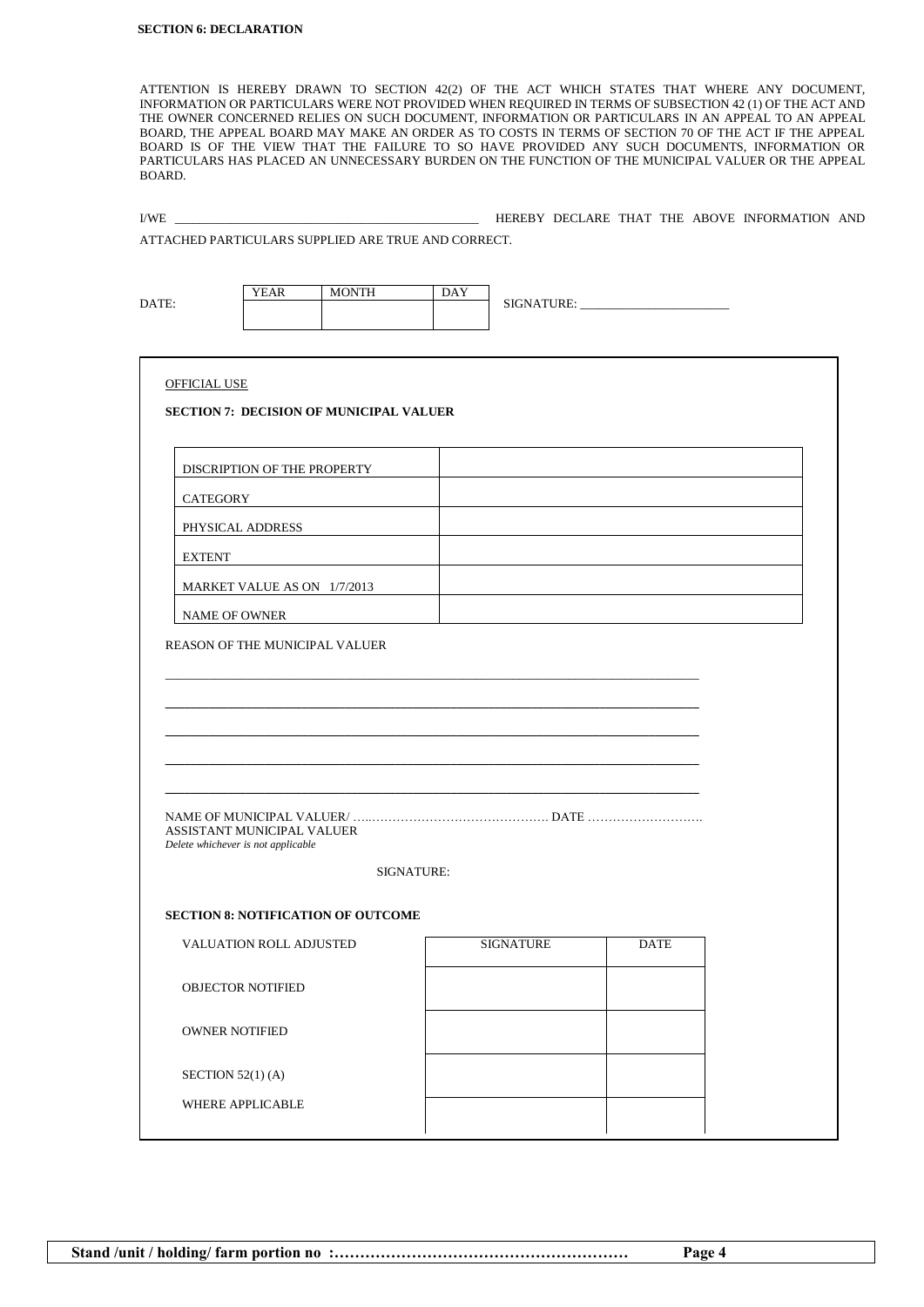|     | <b>WAARDASIE BESWAAR VORM</b>                                                |                           | <b>VORM C:</b>    | <b>PLASE EN LANDBOUHOEWES</b>                                                                           |
|-----|------------------------------------------------------------------------------|---------------------------|-------------------|---------------------------------------------------------------------------------------------------------|
|     | Die Munisipale Bestuurder<br><b>MATLOSANA MUNISIPALITEIT</b>                 |                           | <b>BESWAAR NR</b> |                                                                                                         |
|     |                                                                              |                           | VORM / NR.        |                                                                                                         |
|     | TYDPERK 1 APRIL 2018 TOT 30 JUNIE 2019.                                      |                           |                   | INDIENING VAN BESWAAR TEEN 'N SAAK WEERGEGEE IN/OF WEGGELAAT UIT DIE AANVULLENDE WAARDERINGSLYS VIR DIE |
|     |                                                                              |                           |                   |                                                                                                         |
|     | <b>HOEWE / GEDEELTE NOMMER</b>                                               | LANDBOUHOEWE / PLAAS NAAM |                   |                                                                                                         |
|     |                                                                              |                           |                   |                                                                                                         |
|     | <b>AFDELING 1: BESONDERHEDE VAN BESWAARMAKER</b>                             |                           |                   |                                                                                                         |
|     | (BESWAARMAKER IS DIE GEREGISTREERDE EIENAAR)                                 |                           |                   |                                                                                                         |
|     |                                                                              |                           |                   |                                                                                                         |
|     |                                                                              |                           |                   |                                                                                                         |
|     |                                                                              |                           |                   |                                                                                                         |
|     |                                                                              |                           |                   |                                                                                                         |
|     |                                                                              |                           |                   |                                                                                                         |
| 1.2 |                                                                              |                           |                   | WAAR BESWAARMAKER NIE DIE EIENAAR IS NIE, OF DIE MUNISIPALITEIT IS BESWAARMAKER                         |
|     |                                                                              |                           |                   |                                                                                                         |
|     |                                                                              |                           |                   |                                                                                                         |
|     |                                                                              |                           |                   |                                                                                                         |
|     |                                                                              |                           |                   |                                                                                                         |
|     |                                                                              |                           |                   |                                                                                                         |
|     |                                                                              |                           |                   |                                                                                                         |
|     | STATUS VAN BESWAARMAKER (Bv Huurder, Voornemende koper, Munisipaliteit, ens) |                           |                   |                                                                                                         |
|     |                                                                              |                           |                   |                                                                                                         |
| 1.3 | <b>GEMAGTIGDE VERTEENWOORDIGER VAN BESWAARMAKER</b>                          |                           |                   |                                                                                                         |
|     |                                                                              |                           |                   |                                                                                                         |
|     |                                                                              |                           |                   |                                                                                                         |
|     |                                                                              |                           |                   |                                                                                                         |
|     |                                                                              |                           |                   |                                                                                                         |
|     |                                                                              |                           |                   |                                                                                                         |
|     |                                                                              |                           |                   |                                                                                                         |
|     |                                                                              |                           |                   | INDIEN 'N VERTEENWOORDIGER AANGESTEL WORD, MOET BEWYS VAN MAGTIGING AANGEHEG WORD. Bladys 1             |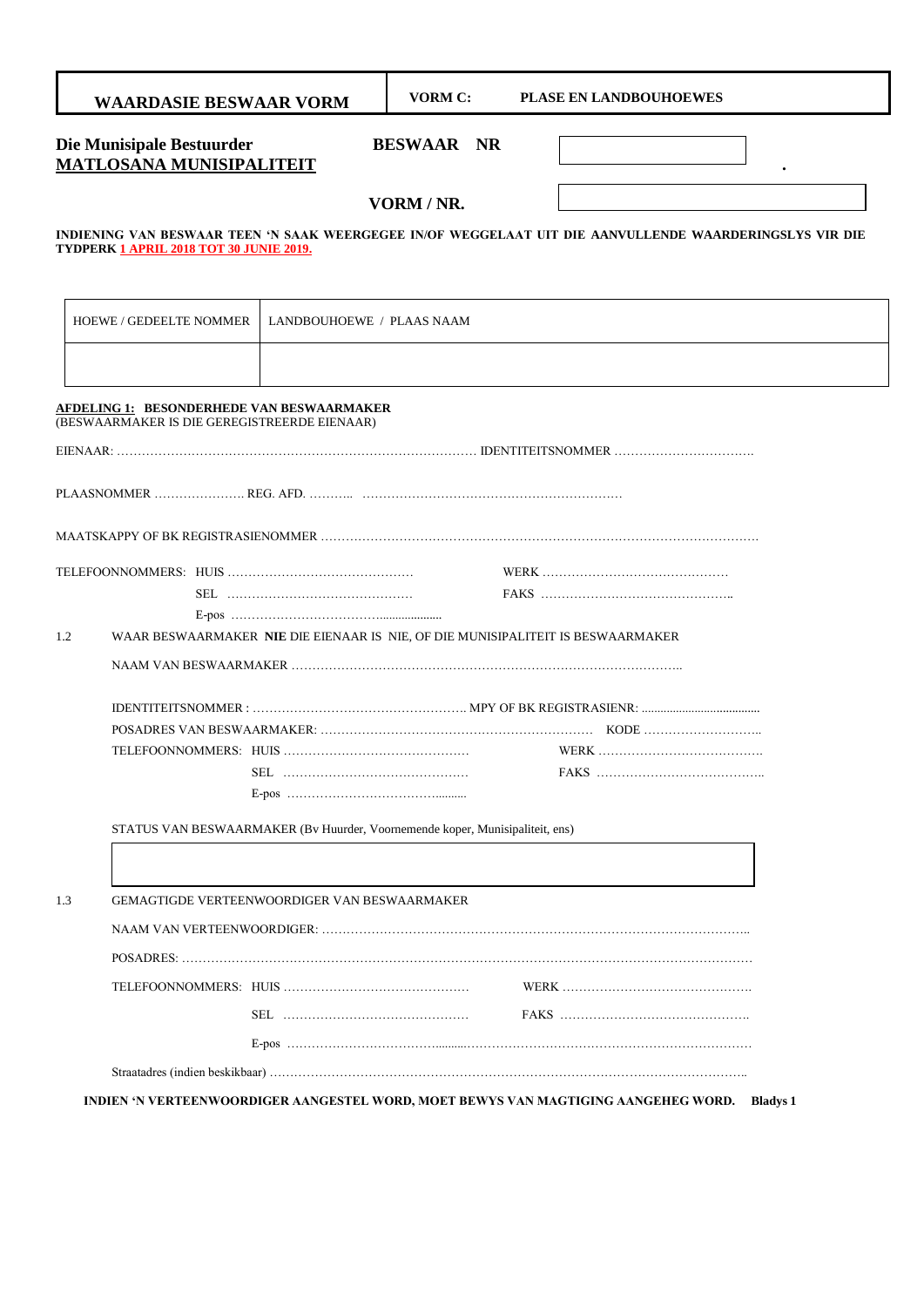### **AFDELING 2: EIENDOM BESONDERHEDE**

| VERSKAF VOLLEDIGE INLIGTING VAN ALLE SERWITUTE, PAD                                                            |
|----------------------------------------------------------------------------------------------------------------|
| PROKLAMASIES EN ENDOSSEMENTE TEEN EIENDOM FALLER EIENDOM EN EIGENOMENTE EIGEN EIGHT EIGHT EIGHT EIGHT EIGHT EI |
|                                                                                                                |
| $JA / NEE$                                                                                                     |
|                                                                                                                |

#### **AFDELING 3: BESKRYWING VAN GEBOUE**

3.1 HOOF WOONHUIS OP PLAAS/PLOT

| <b>Slaapkamers</b> | Badkamer/s   | Kombuis       | Sitkamer/s           |                |
|--------------------|--------------|---------------|----------------------|----------------|
| Eetkamer           | Sit/eetkamer | Studeerkamer  | Ontspanningskamer    |                |
| Televisiekamer     | Wassery      | Aparte toilet | Grootte van woonhuis | m <sup>2</sup> |
| Ander              |              | Ander         |                      |                |

3.2 ANDER GEBOUE / BUITEGEBOUE (HEG AAN AS BYLAAG A)

| Gebounommer | Beskrywing | Grootte $\rm /m^2$ | Toestand | Is die gebou bruikbaar |
|-------------|------------|--------------------|----------|------------------------|
|             |            |                    |          |                        |
|             |            |                    |          |                        |

3.3 WORD ENGIGE GEDEELTE VAN DIE EIENDOM GEBRUIK VIR DOELEINDES, ANDER DAN BOERDERY?

(Bv. Besigheid, mynbou, eco-toerisme, jag, ens.)

JA / NEE

Indien JA, beskryf die gebruik/e (heg bylaag B aan indien nodig)……………………………………………………………………...

…………………………………………………………………………………………………………………………………………...

# 3.4 GRONDGEBRUIKSONTLEDING:

| Nie-Landbou        |    |             | TOESTAND VAN DRADE / HEININGS |             |
|--------------------|----|-------------|-------------------------------|-------------|
| verwant            | ha | <b>GOED</b> | <b>GEMIDDELD</b>              | <b>SWAK</b> |
| (very na 3.3)      |    |             |                               |             |
| Weiding            | ha |             |                               |             |
| Onder besproeiing  | ha |             |                               |             |
| Droë land          | ha |             |                               |             |
| Ander-Wildsheining | ha |             |                               |             |
| Ander              | ha |             |                               |             |
| Ander              | ha |             |                               |             |
| Ander              |    | Boorgate    | Kapasiteit:                   |             |
|                    |    |             | Liter/per uur                 |             |
| Totaal             | ha |             | Damme (dui aan grond/sement)  |             |
|                    |    | Kapasiteit  |                               |             |

Is die eiendom geleë teen 'n rivier /grrot bdam ?

JA / NEE

**Erf no /eenheid no/hoewe no/plaasgedeelte: ………………………………………………… ………………………. Bladsy no 2**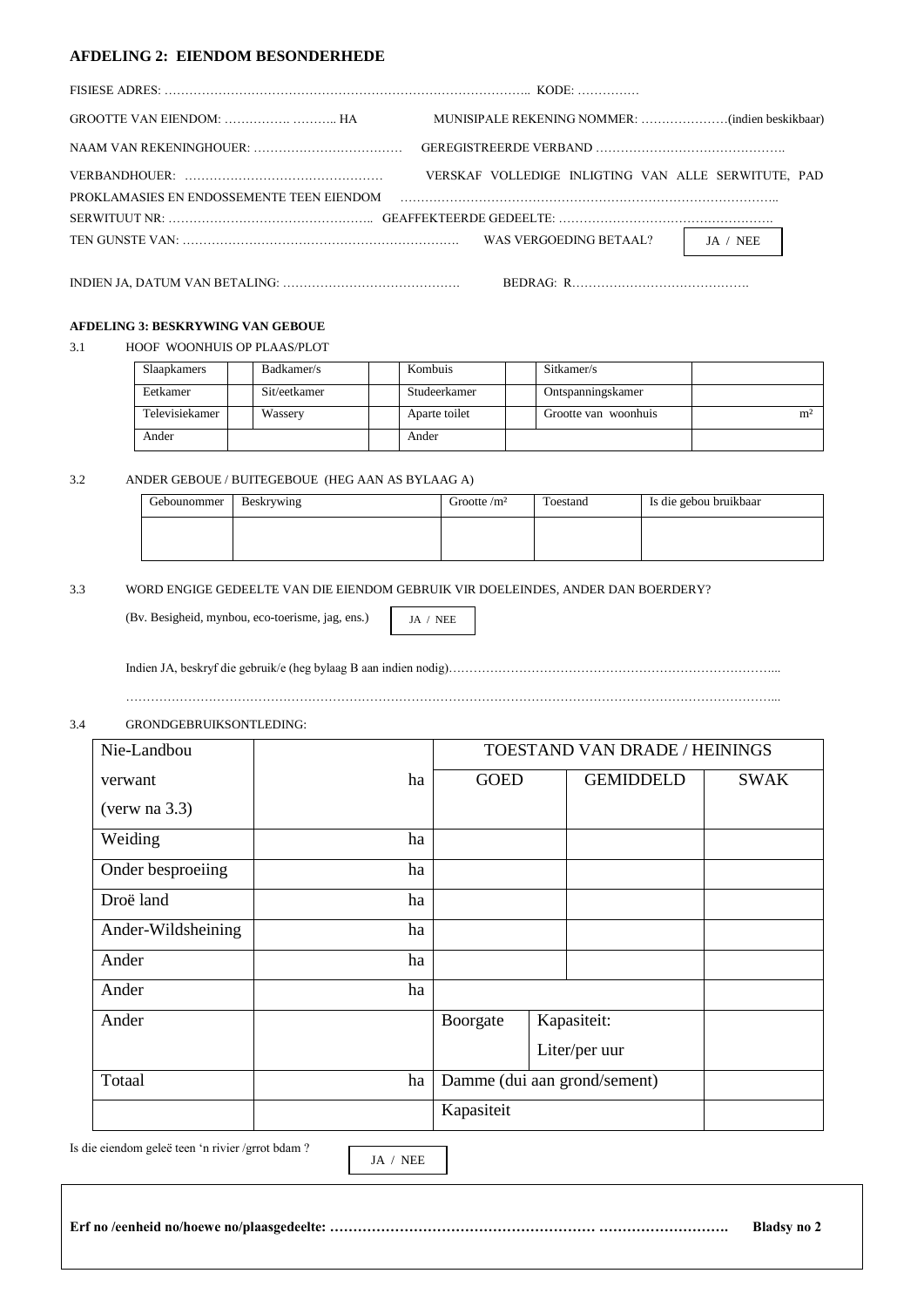| 3.5 | <b>ANDER:</b>                                                                |                                                                        |                       |            |                 |                                    |                                                                                                       |                                                                                                   |  |  |  |  |  |
|-----|------------------------------------------------------------------------------|------------------------------------------------------------------------|-----------------------|------------|-----------------|------------------------------------|-------------------------------------------------------------------------------------------------------|---------------------------------------------------------------------------------------------------|--|--|--|--|--|
|     | IS DIE EIENDOM ONDERHEWIG AAN 'N GRONDEIS ?:<br>STAATSKOERANT NR:            |                                                                        |                       |            | JA / NEE        |                                    | DIEN JA, DATUM VAN EIS:                                                                               |                                                                                                   |  |  |  |  |  |
|     | HET U ENIGE WATERREGTE?                                                      |                                                                        | JA / NEE              |            |                 |                                    |                                                                                                       |                                                                                                   |  |  |  |  |  |
|     |                                                                              |                                                                        |                       |            |                 |                                    | HET U AANSOEK GEDOEN VIR HERSONERING OF VERGUNNINGSGEBRUIKE (bv, as gastehuis, besigheid, ens) JA/NEE |                                                                                                   |  |  |  |  |  |
|     |                                                                              |                                                                        |                       |            |                 |                                    |                                                                                                       |                                                                                                   |  |  |  |  |  |
|     |                                                                              | IS U LANDBOUHOEWE OOIT ONTHEF EN NOU WEER N PLAASGEDELTE ?<br>JA / NEE |                       |            |                 |                                    |                                                                                                       |                                                                                                   |  |  |  |  |  |
|     |                                                                              |                                                                        |                       |            |                 |                                    |                                                                                                       |                                                                                                   |  |  |  |  |  |
|     | IS DAAR AANSOEK GEDOEN VIR DORPSTIGTING OF IS DORPSTIGTING GEPROKLAMEER?     |                                                                        |                       |            |                 |                                    |                                                                                                       | JA / NEE                                                                                          |  |  |  |  |  |
|     |                                                                              |                                                                        |                       |            |                 |                                    |                                                                                                       |                                                                                                   |  |  |  |  |  |
| 3.6 | HUURDER EN HUURINLIGTING - BYLAAG C                                          |                                                                        |                       |            |                 |                                    |                                                                                                       |                                                                                                   |  |  |  |  |  |
|     | Naam<br>van<br>huurder                                                       | Grootte                                                                | Huurgeld<br>(BTW uit) | Aanpassing | Ander<br>bylaes | Huurtyd                            | Aanvangsdatum                                                                                         | Gebruik                                                                                           |  |  |  |  |  |
|     |                                                                              |                                                                        |                       |            |                 |                                    |                                                                                                       |                                                                                                   |  |  |  |  |  |
|     |                                                                              |                                                                        |                       |            |                 |                                    |                                                                                                       |                                                                                                   |  |  |  |  |  |
|     | <b>AFDELING 4: MARKINLIGTING</b><br>IS U EIENDOM TANS IN DIE MARK?           |                                                                        | JA / NEE              |            |                 | WAS, WAARVOOR WAS DIT IN DIE MARK? | <b>NDIEN U EIENDOM DIE AFGELOPE 12 MAANDE IN DIE MARK</b>                                             |                                                                                                   |  |  |  |  |  |
|     |                                                                              |                                                                        |                       |            |                 |                                    |                                                                                                       |                                                                                                   |  |  |  |  |  |
|     | AANBOD ONTVANG:                                                              |                                                                        |                       |            |                 |                                    |                                                                                                       |                                                                                                   |  |  |  |  |  |
|     |                                                                              |                                                                        |                       |            |                 |                                    |                                                                                                       |                                                                                                   |  |  |  |  |  |
|     |                                                                              |                                                                        |                       |            |                 |                                    |                                                                                                       | VERKOOPSTRANSAKSIES GEBRUIK DEUR BESWAARMAKER OM DIE MARKWAARDE VAN DIE ONDERWERPEIENDOM TE STAAF |  |  |  |  |  |
|     | WAARTEEN BESWAAR GEMAAK WORD (heg bylaag D aan indien spasie onvoldoende is) |                                                                        |                       |            |                 |                                    |                                                                                                       |                                                                                                   |  |  |  |  |  |
|     | PLAASGEDEELTE                                                                | <b>PLAAS</b>                                                           |                       |            | VERKOOP DATUM   |                                    | <b>VERKOOPPRYS</b>                                                                                    |                                                                                                   |  |  |  |  |  |
|     |                                                                              |                                                                        |                       |            |                 |                                    |                                                                                                       |                                                                                                   |  |  |  |  |  |
|     |                                                                              |                                                                        |                       |            |                 |                                    |                                                                                                       |                                                                                                   |  |  |  |  |  |
|     |                                                                              |                                                                        |                       |            |                 |                                    |                                                                                                       |                                                                                                   |  |  |  |  |  |
|     |                                                                              |                                                                        |                       |            |                 |                                    |                                                                                                       |                                                                                                   |  |  |  |  |  |

# **AFDELING 5: BESONDERHEDE VAN BESWAAR**

|                             | Besonderhede<br>waardasielys | soos | vervat | in | die | Veranderinge versoek deur beswaarmaker |
|-----------------------------|------------------------------|------|--------|----|-----|----------------------------------------|
| Beskrywing van eiendom      |                              |      |        |    |     |                                        |
| <b>Belasting Kategorie</b>  |                              |      |        |    |     |                                        |
| Adres                       |                              |      |        |    |     |                                        |
| Grootte                     |                              |      |        |    |     |                                        |
| Markwaarde soos op 1/7/2013 |                              |      |        |    |     |                                        |
| Naam van eienaar            |                              |      |        |    |     |                                        |

**NADELIGE KENMERKE EN/OF VERDERE REDES TER STAWING VAN DIE BESWAAR (HEG AAN AS BYLAAG E)**

|                 | <b>Bladsy</b> |
|-----------------|---------------|
| no <sub>3</sub> |               |